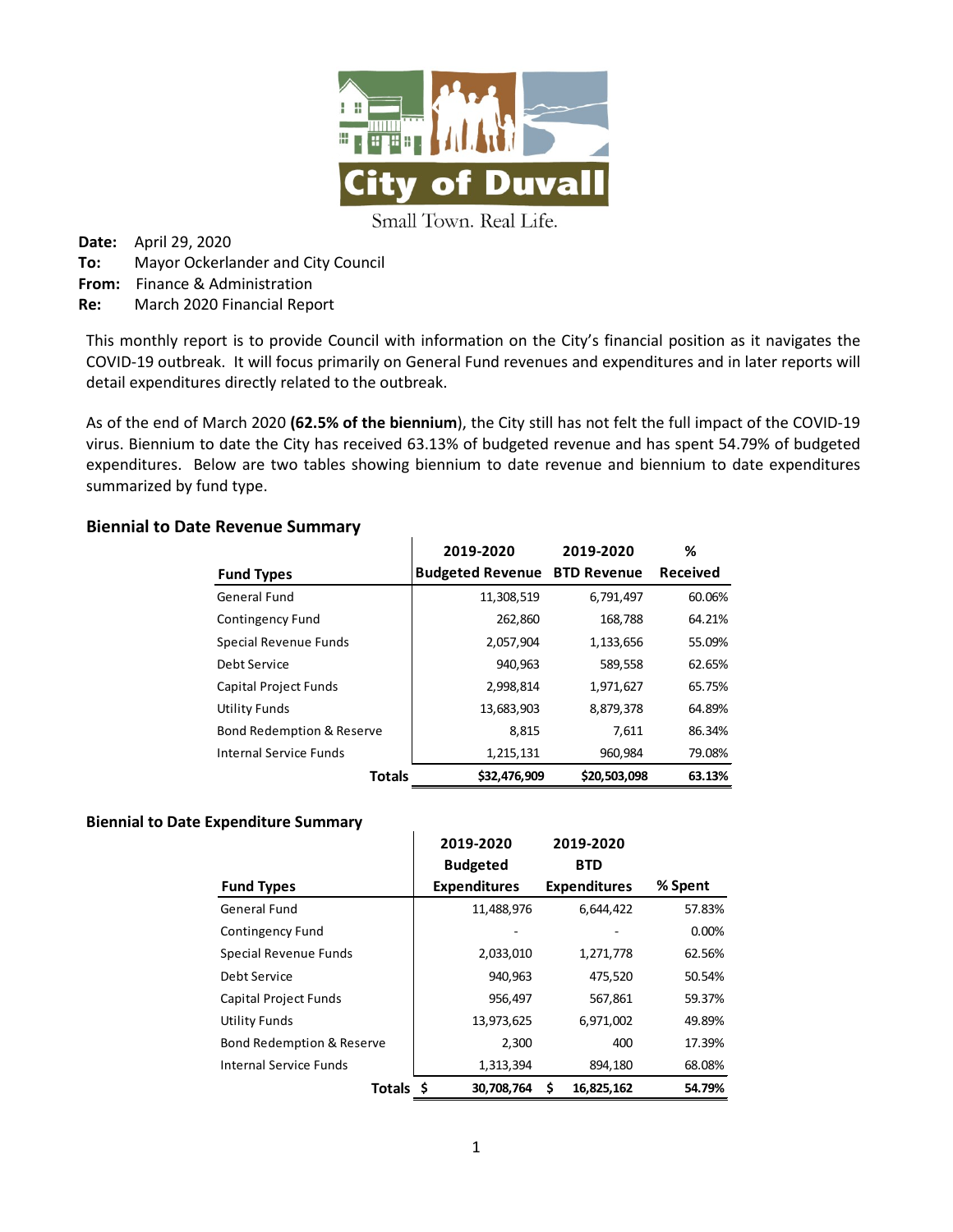## **General Fund Revenues**

The City receives 72% of its General Fund revenues from **taxes**. As of the end of March 2020, 59.9% of budgeted tax revenue had been received. **Property tax** is the General Fund's largest and most reliable source of revenue. Most property tax payments are made in April/May or October/November. However, due to the COVID-19 outbreak, the King County has extended the April 30 property tax deadline to June 1 for those who pay the County directly, rather than through their mortgage, so the City will see an even flow of payments through June rather than the spike it usually sees in April. If property tax is removed from General Fund tax revenue, 65.4% of budgeted tax revenues have been received:

#### **General Fund Tax Revenue**

| <b>Total GF Tax Revenue</b>       | \$8,172,421   | \$4,892,510 | \$3,324,544 | 59.9%     | \$700,108 | \$746,564 | 7%           |
|-----------------------------------|---------------|-------------|-------------|-----------|-----------|-----------|--------------|
|                                   |               |             |             |           |           |           |              |
| Total GF Tax w/o Property Tax     | \$4,982,780   | \$3,260,344 | \$1,722,436 | 65.4%     | \$650,071 | \$685,295 | 5%           |
| Leasehold Excise Tax              | \$2,000       | \$834       | \$1,166     | 41.7%     | \$187     | \$140     | $-25%$       |
| <b>Gambling Tax</b>               | \$12,400      | \$18,099    | $-55,699$   | 146.0%    | \$2,329   | \$6,081   | 161%         |
| Interfund Utility Tax - Storm     | \$153,500     | \$97,699    | \$55,801    | 63.6%     | \$19,206  | \$19,981  | 4%           |
| <b>Business Tax - Telephone</b>   | \$260,000     | \$126,486   | \$133,514   | 48.6%     | \$29,996  | \$21,919  | $-27%$       |
| <b>Business Tax - TV Cable</b>    | \$125,000     | \$69,582    | \$55,418    | 55.7%     | \$16,080  | \$9,672   | $-40%$       |
| <b>Business Tax - Garbage</b>     | \$205,000     | \$144,833   | \$60,167    | 70.7%     | \$29,592  | \$30,353  | 3%           |
| Interfund Utility Tax - Sewer     | \$494,000     | \$316,128   | \$177,872   | 64.0%     | \$62,042  | \$64,560  | 4%           |
| <b>Business Tax - Natural Gas</b> | \$303,000     | \$165,506   | \$137,494   | 54.6%     | \$42,995  | \$50,587  | 18%          |
| Interfund Utility Tax - Water     | \$423,000     | \$238,395   | \$184,605   | 56.4%     | \$40,392  | \$42,695  | 6%           |
| <b>Business Tax - Electricity</b> | \$555,000     | \$349,200   | \$205,800   | 62.9%     | \$81,042  | \$80,429  | $-1%$        |
| Sales Tax-Crim Justice-LOCAL      | \$399,930     | \$302,326   | \$97,604    | 75.6%     | \$59,305  | \$62,043  | 5%           |
| Local Retail Sales & Use Taxes    | \$2,049,950   | \$1,431,255 | \$618,695   | 69.8%     | \$266,905 | \$296,834 | 11%          |
| <b>Total GF Property Tax</b>      | \$3,189,641   | \$1,632,166 | \$1,602,108 | 51.2%     | \$50,038  | \$61,269  | 22%          |
| Real & Personal Property Taxes    | \$2,451,561   | \$1,250,327 | \$1,231,975 | 51.0%     | \$50,038  | \$47,377  | -5%          |
| Property Taxes - Levy Lid Lift    | \$738,080     | \$381,839   | \$370,133   | 51.7%     | \$0       | \$13,892  |              |
|                                   | <b>Budget</b> | Actual      | Remaining   | Collected | 2019      | 2020      | $%$ $\Delta$ |
|                                   |               |             |             | %         | March     | March     |              |
|                                   |               |             |             |           | Thru      | Thru      |              |

The General Fund's second largest source of revenue is **utility tax.** Revenue from utility tax is generally stable, but taxes on natural gas, electricity and water are affected by weather. Biennium to date, the City has collected 59.9%, or \$1,507.830, of budgeted utility tax.

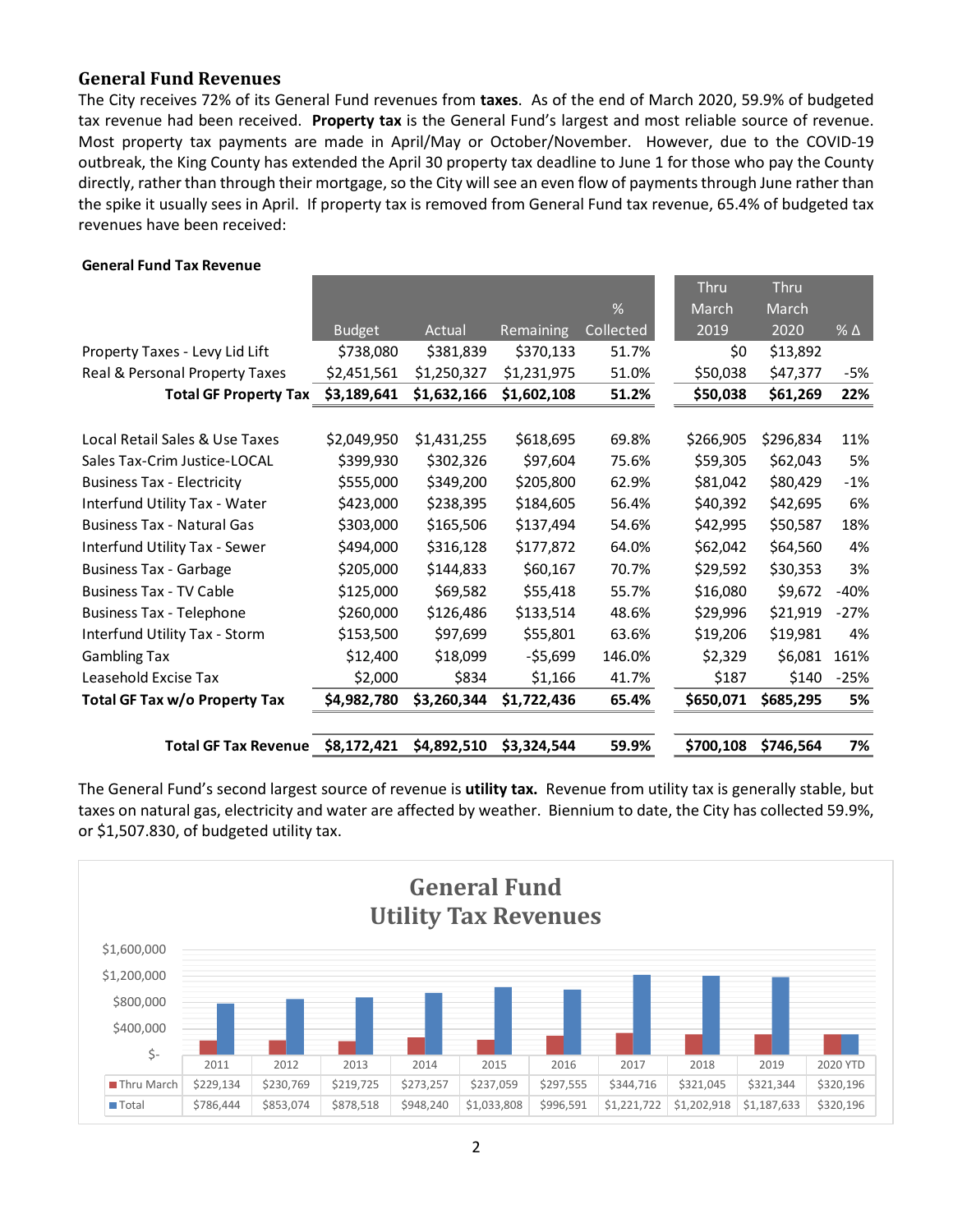**Sales tax** is the General Fund's third largest source of revenue. The City receives sales tax revenue two months after it is collected by businesses, so the economic impact of the COVID-19 outbreak won't be seen until April or May of 2020. Below is a chart that shows total sales tax collected as of March each year and year to date.



The City's largest source of sales tax revenue comes from **retail trade**. Retail trade includes grocery, which is a category that should see a boost from the COVID-19 outbreak and may offset some of the loss of tax revenue from other retail stores. **Construction** is the City's second largest source of sales tax and will be closely monitored during the outbreak. **Accommodation and food services**, which includes restaurants and bars, is the third largest source of sales tax revenue in the City and along with construction, may be the category that is most impacted by the COVID-19 outbreak.

|                                               |    | <b>Thru Mar</b> |         | <b>Thru Mar</b>      |                    |         |           |
|-----------------------------------------------|----|-----------------|---------|----------------------|--------------------|---------|-----------|
| <b>NAICS Code Name</b>                        |    | 2019            |         | $\overline{2020}$    |                    | Δ       | Δ%        |
| Retail Trade                                  | \$ | 95,406          | $\zeta$ | 109,298              | $\zeta$            | 13,892  | 14.6%     |
| Construction                                  | \$ | 62,430          | \$      | 75,746               | $\zeta$            | 13,316  | 21.3%     |
| <b>Accommodation &amp; Food Services</b>      | \$ | 27,529          | \$      | 28,805               | \$                 | 1,276   | 4.6%      |
| Admin & Support of Waste Mgmt & Remedial Svcs | \$ | 18,411          | \$      | 24,249               | \$                 | 5,838   | 31.7%     |
| Information/Communication                     | \$ | 11,727          | \$      | 12,682               | $\zeta$            | 955     | 8.1%      |
| <b>Wholesale Trade</b>                        | \$ | 10,018          | \$      | 12,230               | $\zeta$            | 2,212   | 22.1%     |
| Other Services (except Public Administration) | \$ | 8,737           | \$      | 7,863                | \$                 | (874)   | $-10.0%$  |
| Professional, Scientific, & Technical Svcs    | \$ | 6,672           | \$      | 6,815                | \$                 | 143     | 2.1%      |
| Manufacturing                                 | \$ | 8,252           | \$      | 5,209                | \$                 | (3,043) | $-36.9%$  |
| Real Estate & Rental & Leasing                | \$ | 2,976           | \$      | 4,206                | \$                 | 1,230   | 41.3%     |
| Finance                                       | \$ | 3,365           | Ś       | 3,964                | \$                 | 599     | 17.8%     |
| Miscellaneous                                 | \$ | 5,584           | \$      | 2,284                | \$                 | (3,300) | $-59.1%$  |
| Arts, Entertainment, & Recreation             | \$ | 5,537           | \$      | 1,922                | $\zeta$            | (3,616) | $-65.3%$  |
| <b>Educational Services</b>                   | \$ | 576             | \$      | 1,536                | $\zeta$            | 960     | 166.7%    |
| Agriculture, Forestry, Fishing & Hunting      | \$ | 285             | \$      | 1,019                | $\zeta$            | 733     | 257.0%    |
| Utilities                                     | \$ | 899             | \$      | 1,007                | \$                 | 108     | 12.0%     |
| Health Care & Social Assistance               | \$ | 683             | \$      | 309                  | \$                 | (374)   | $-54.8%$  |
| Transportation & Warehousing                  | \$ | 67              | \$      | 253                  | \$                 | 185     | 276.5%    |
| Management of Companies & Enterprises         | \$ | 5               | \$      | 21                   | \$                 | 16      | 348.0%    |
| Public Administration                         | \$ | 10              | \$      | 7                    | \$                 | (3)     | $-26.3%$  |
| Mining                                        | \$ | $\overline{2}$  | \$      | $\overline{a}$       | \$                 | (2)     | $-100.0%$ |
| <b>Total</b>                                  | Ś  | 269,172         | Ś       | $\overline{299,}424$ | $\mathsf{\hat{S}}$ | 30,253  | 11.2%     |
| Total without Construction \$                 |    | 206,741         | Ś       | 223,678              | \$                 | 16,937  | 8.2%      |

#### 2020 Jan - Mar vs. 2019 Jan - Mar Sales Tax by NAICS Category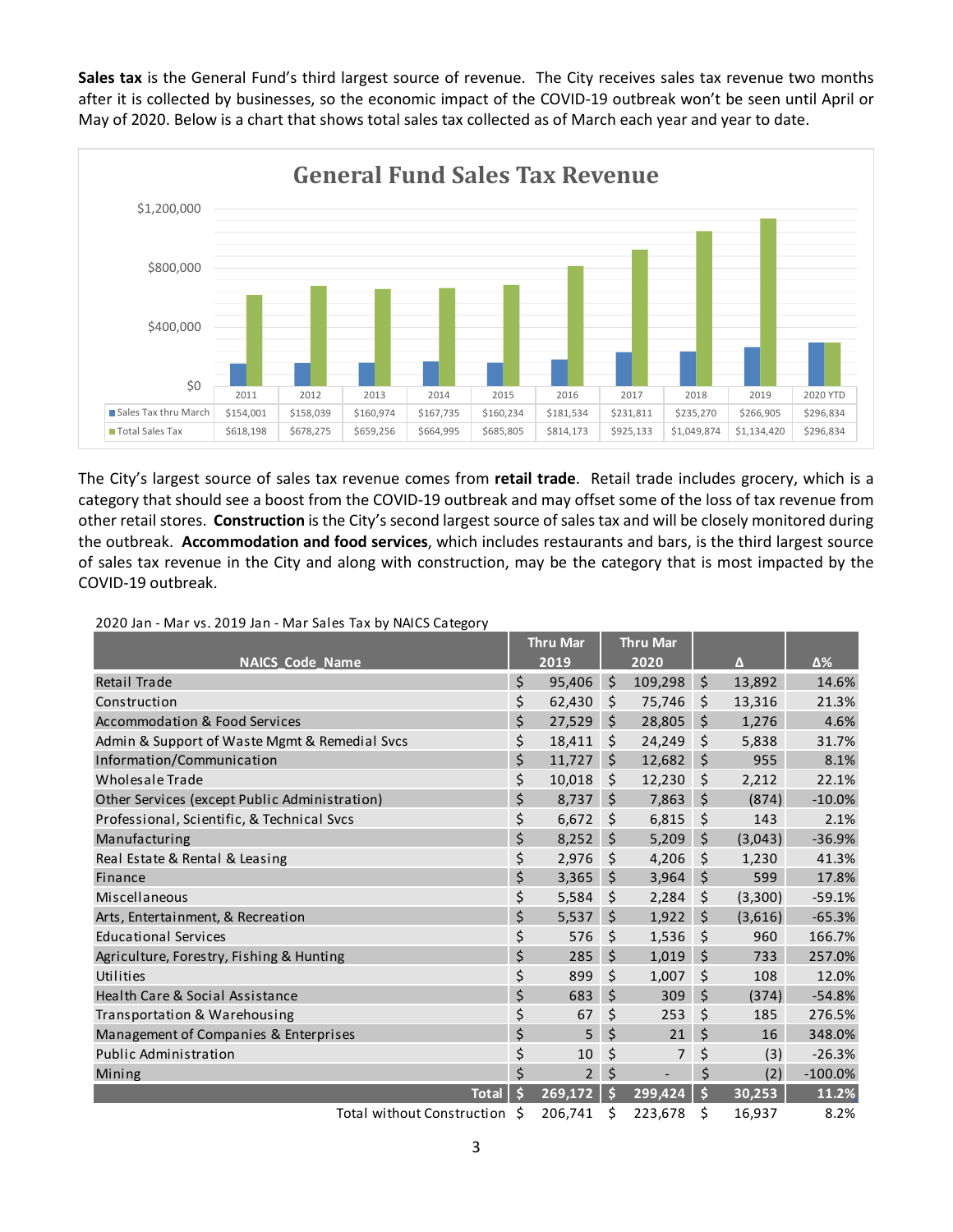8% of budgeted General Fund revenue comes from **licenses and permits**. At the end of March 2020, the City had received 63.3% of budgeted revenue. Garbage franchise fees are lower than prior year to date due to the timing of payments and should rebound in April:

| <b>General Fund Licensing and Permit Revenue</b> |  |
|--------------------------------------------------|--|
|--------------------------------------------------|--|

|                                        |               |           |                  |           | <b>Thru</b> | <b>Thru</b> |              |
|----------------------------------------|---------------|-----------|------------------|-----------|-------------|-------------|--------------|
|                                        |               |           |                  | %         | March       | March       |              |
|                                        | <b>Budget</b> | Actual    | <b>Remaining</b> | Collected | 2019        | 2020        | $%$ $\Delta$ |
| <b>Fireworks Permits</b>               | \$400         | \$200     | \$200            | 50.0%     | \$0         | \$0         |              |
| Fire Permits-Operational/Other         | \$5,250       | \$0       | \$5,250          | 0.0%      | \$0         | \$0         |              |
| <b>Special Events Permits</b>          | \$2,000       | \$1,325   | \$675            | 66.3%     | \$150       | \$75        | -50%         |
| Franchise Fees - Cable TV              | \$86,000      | \$52,892  | \$33,108         | 61.5%     | \$11,594    | \$9.475     | $-18%$       |
| Franchise Fees - Garbage               | \$268,000     | \$168,490 | \$99,510         | 62.9%     | \$35,768    | \$23,156    | $-35%$       |
| <b>Business Licenses &amp; Permits</b> | \$84,000      | \$48,937  | \$38,849         | 58.3%     | \$11,425    | \$11.014    | $-4%$        |
| <b>Building Permit Fees</b>            | \$469,480     | \$315,527 | \$179,683        | 67.2%     | \$29,199    | \$76.360    | 162%         |
| Permit Fee IT Surcharge                | \$74,000      | \$38,787  | \$38,672         | 52.4%     | \$5,077     | \$10,280    | 102%         |
| <b>Concealed Weapons Permit Fees</b>   | \$3,500       | \$2,007   | \$1,493          | 57.3%     | \$660       | \$261       | -60%         |
| <b>Total GF Licenses &amp; Permits</b> | \$992,630     | \$628,165 | \$397,440        | 63.3%     | \$93,873    | \$130,621   | 39%          |

Revenue from **charges for services**is 6.8% of the General Fund budget. As of the end of March, the City had received 80.3% of budgeted charges for services. In March of 2020, the City changed the way it collected plan check fees, requiring partial payment with permit submittal, which is reflected in the 211% increase over prior year:

#### **General Fund Charges for Services Revenue**

|                                      |               |           |             |           | Thru      | <b>Thru</b> |               |
|--------------------------------------|---------------|-----------|-------------|-----------|-----------|-------------|---------------|
|                                      |               |           |             | %         | March     | March       |               |
|                                      | <b>Budget</b> | Actual    | Remaining   | Collected | 2019      | 2020        | $\%$ $\Delta$ |
| Admin Fee-School/Rd/Park Imp         | \$7,350       | \$3,315   | \$4,295     | 45%       | \$195     | \$975       | 400%          |
| Admin Fee - Cell Tower Leases        | \$5,950       | \$8,327   | $-52,266$   | 140%      | \$0       | \$482       |               |
| Sale of Maps & Publications          | \$200         | \$106     | \$94        | 53%       | \$0       | \$0         |               |
| Engineering Fees & Charges           | \$140,000     | \$157,921 | $-59,917$   | 113%      | \$28,223  | \$34,771    | 23%           |
| Admin Fee - Alcohol Use App          | \$0           | \$100     | $-5100$     |           | \$0       | \$25        |               |
| Law Enforcement Services             | \$0           | \$862     | $-$ \$340   |           | \$0       | \$522       |               |
| <b>RSD School Officer</b>            | \$80,000      | \$42,588  | \$37,412    | 53%       | \$0       | \$0         |               |
| <b>Bldg Inspection Fees</b>          | \$3,000       | \$3,175   | \$167       | 106%      | \$167     | \$759       | 356%          |
| <b>Planning Deposits</b>             | \$0           | \$3,000   | $-51,683$   |           | \$0       | $-51,823$   |               |
| Zoning, Subdivision, Dvlp Fees       | \$120,000     | \$210,640 | $-$ \$3,000 |           | \$64,273  | \$38,532    | -40%          |
| Fire Plan Review & Inspections       | \$60,000      | \$5,059   | -\$72,471   | 8%        | \$293     | \$357       | 22%           |
| <b>Plan Check Fees</b>               | \$325,000     | \$168,221 | \$54,941    | 52%       | \$13,207  | \$41,050    | 211%          |
| Stage Sponsorship Fees               | \$0           | \$5,000   | \$171,005   |           | \$0       | \$0         |               |
| Summerstage Sponsor Fees             | \$30,000      | \$11,461  | -\$5,000    |           | \$1,666   | \$0         | $-100\%$      |
| Animal Control & Shelter Services    | \$0           |           | \$18,539    |           |           |             |               |
| <b>Total GF Charges for Services</b> | \$771,500     | \$619,774 | \$191,677   | 80.3%     | \$108,023 | \$115,651   | 7.1%          |

## General Fund Expenditures

The City has spent 57% of budgeted biennial General Fund expenditures as of March 31,2020. Please note that December 2018 benefits were reported in January of 2019, so 2019 benefits are reported as \$33,776 higher that actual in the General Fund, and \$61,148 higher than actual in all funds combined. See the following page for breakout by department and category.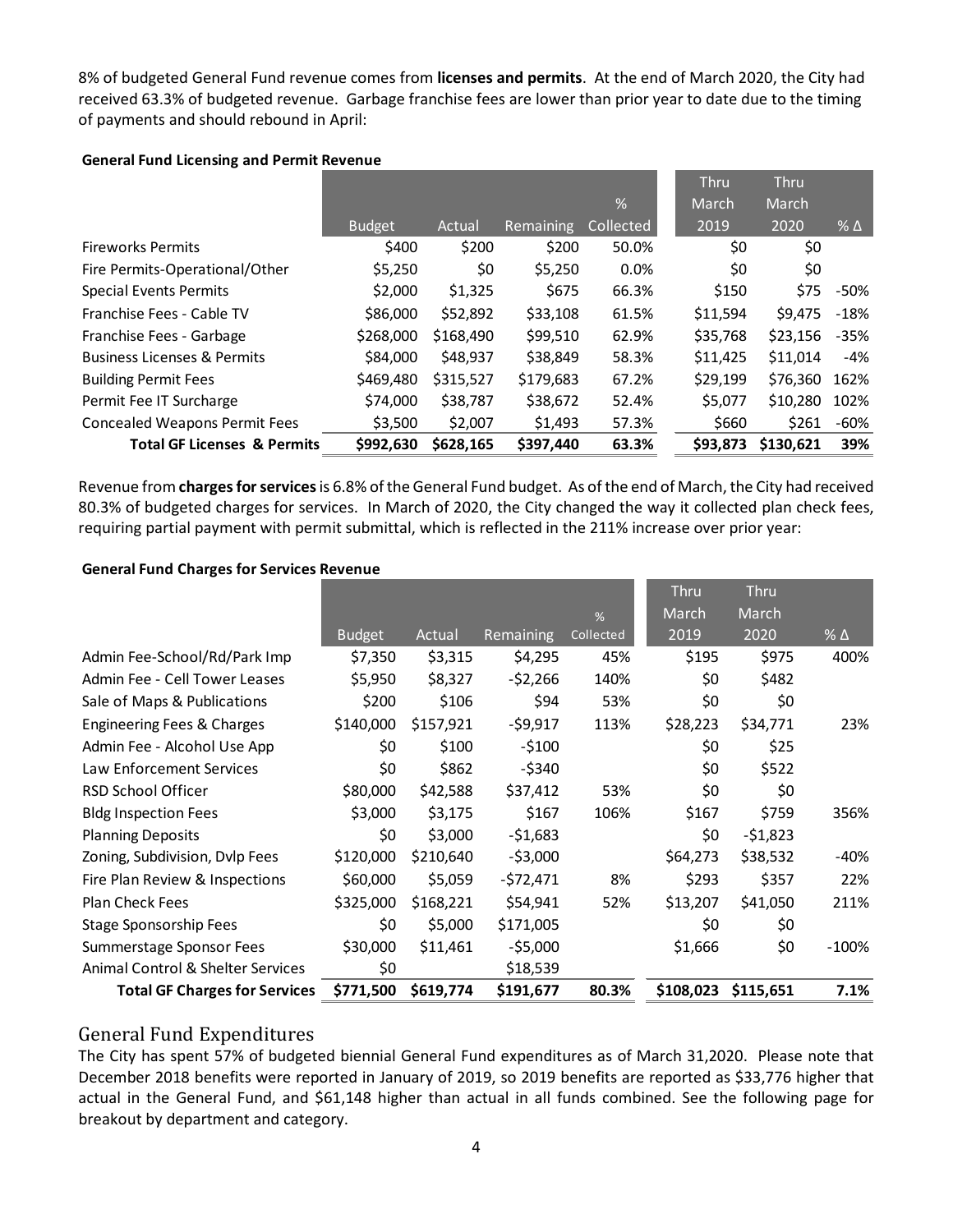## **General Fund Budget vs Actual**

|                               |                 |   |                   |       | <b>Thru</b>  | <b>Thru</b>  |        |
|-------------------------------|-----------------|---|-------------------|-------|--------------|--------------|--------|
|                               | 2019-2020       |   | 03/31/2020        |       | <b>March</b> | <b>March</b> |        |
| <b>Revenues</b>               | <b>Budget</b>   |   | <b>BTD Actual</b> | BTD % | 2019         | 2020         | % Δ    |
| <b>Beginning Fund Balance</b> | \$<br>2,132,480 | S | 2,132,480         | 100%  |              |              |        |
| Taxes                         | \$<br>8,172,421 |   | 4,892,510         | 60%   | 700,108      | 746,564      | 7%     |
| Licenses & Permits            | \$<br>992,630   |   | 628,165           | 63%   | 93,873       | 130,621      | 39%    |
| Intergov. Revenues            | \$<br>383,557   |   | 219,021           | 57%   | 31,140       | 41.230       | 32%    |
| Charges for Goods & Serv.     | \$<br>771,500   |   | 619,774           | 80%   | 108,023      | 115,651      | 7%     |
| Fines & Penalties             | \$<br>106,900   |   | 42.560            | 40%   | 9.488        | 5,320        | -44%   |
| Miscellaneous Revenues        | \$<br>117,941   |   | 143,762           | 122%  | 19,584       | 41,072       | 110%   |
| Other                         | 763,570         |   | 245,706           | 32%   | 45,700       | 45,456       | $-1\%$ |
| <b>Total Revenues</b>         | 11,308,519      |   | 6,791,497         | 60%   | \$1,007,916  | \$1,125,913  | 12%    |

**Total w/ Beg Fund Balance \$ 13,440,999 \$ 8,923,977**

|                                  |         |               |                   |       | <b>Thru</b>  | <b>Thru</b>  |         |
|----------------------------------|---------|---------------|-------------------|-------|--------------|--------------|---------|
|                                  |         | 2019-2020     | 03/31/2020        |       | <b>March</b> | <b>March</b> |         |
| <b>Expenditures by Dept.</b>     |         | <b>Budget</b> | <b>BTD Actual</b> | BTD % | 2019         | 2020         | % Δ     |
| Legislative                      | $\zeta$ | 214,050       | \$<br>109,743     | 51%   | \$<br>31,873 | \$<br>26,105 | $-18%$  |
| Executive                        |         | 209,450       | 126,348           | 60%   | 42,517       | 14,767       | $-65%$  |
| <b>Community Events</b>          |         | 61,650        | 9,271             | 15%   | 61           | (20)         | $-132%$ |
| Finance Dept.                    |         | 691,870       | 401,863           | 58%   | 98,692       | 74,055       | $-25%$  |
| Planning Dept.                   |         | 807,348       | 553,734           | 69%   | 146,581      | 100,445      | $-31%$  |
| <b>Building Dept.</b>            |         | 619,345       | 375,993           | 61%   | 60,368       | 101,401      | 68%     |
| Police Dept.                     |         | 5,564,213     | 3,136,828         | 56%   | 603,416      | 620,512      | 3%      |
| Economic Development             |         | 26,000        | 11,483            | 44%   |              |              |         |
| Recycling Dept.                  |         | 45,202        | 22,697            | 50%   | 217          | 158          | $-27%$  |
| Civil Service                    |         | 13,100        | 8,587             | 66%   | 1,191        | 1,026        | $-14%$  |
| Parks Dept.                      |         | 743,597       | 398,229           | 54%   | 86,210       | 78,326       | -9%     |
| <b>Cultural Commission</b>       |         | 80,400        | 40,935            | 51%   | 3,404        | 2,605        | $-23%$  |
| <b>City Mitigation Projects</b>  |         | 12,000        | 7,593             | 63%   | 240          | 4,297        | 1690%   |
| <b>Engineering Dept.</b>         |         | 431,261       | 251,728           | 58%   | 42,282       | 44,789       | 6%      |
| Fire                             |         | 65,250        | 12,752            | 20%   |              |              |         |
| Non-Departmental                 |         | 1,904,240     | 1,176,640         | 62%   | 250,587      | 246,921      | $-1%$   |
| Total Expenditures \$            |         | 11,488,976    | \$<br>6,644,422   | 58%   | \$1,367,640  | \$1,315,391  | -4%     |
| Ending Fund Balance \$           |         | 1,952,023     | \$<br>2,279,555   |       |              |              |         |
| Total Exp. & End Fund Balance \$ |         | 13,440,999    | \$<br>8,923,977   |       |              |              |         |

|                                   |    |                 |   |                   |       |    | <b>Thru</b>                  |    | <b>Thru</b>  |        |
|-----------------------------------|----|-----------------|---|-------------------|-------|----|------------------------------|----|--------------|--------|
|                                   |    | 2019-2020       |   | 03/31/2020        |       |    | <b>March</b>                 |    | <b>March</b> |        |
| <b>Expenditures by Category</b>   |    | <b>Budget</b>   |   | <b>BTD Actual</b> | BTD % |    | 2019                         |    | 2020         | % Δ    |
| Salaries and Wages                | \$ | 4,986,099       | Ś | 2,833,987         | 57%   | \$ | 589,172                      | S. | 583,023      | $-1%$  |
| <b>Personnel Benefits</b>         |    | 2,072,507       |   | 1,102,235         | 53%   |    | 263,984                      |    | 223,836      | $-15%$ |
| <b>Supplies</b>                   |    | 251,830         |   | 107,663           | 43%   |    | 12,035                       |    | 25,379       | 111%   |
| <b>Services</b>                   |    | 3,224,157       |   | 1,992,110         | 62%   |    | 384,964                      |    | 365,668      | -5%    |
| <b>Transfers Out</b>              |    | 939,883         |   | 587,427           | 63%   |    | 117,485                      |    | 117.485      | 0%     |
| Capital Outlays                   |    | 14,500          |   | 21,000            | 145%  |    | 0                            |    | 0            | 0%     |
| Total Expenditures \$             |    | 11,488,976      | s | 6,644,422         | 58%   |    | \$1,367,640                  |    | \$1,315,391  | -4%    |
| <b>Ending Fund Balance</b>        | S  | 1,952,023       | S | 2,279,555         |       |    |                              |    |              |        |
| Total Exp. & End Fund Balance \$  |    | 13,440,999      | S | 8,923,977         |       |    |                              |    |              |        |
| Rev. less Exp as of 03/31/2020 \$ |    | $(180, 457)$ \$ |   | 147,075<br>5      |       | S. | $(359, 724)$ \$ $(189, 477)$ |    |              |        |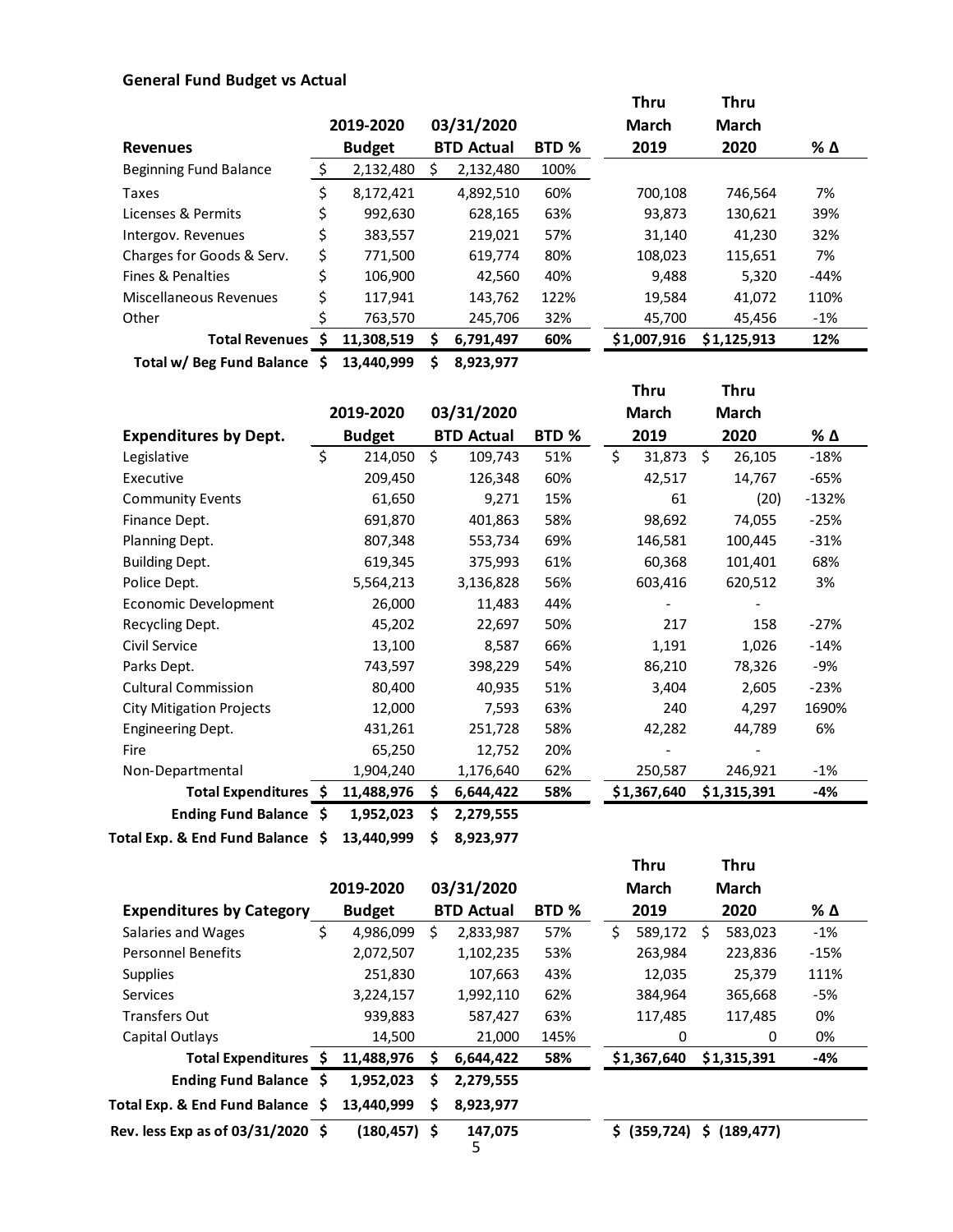## **Capital Funds**

The City has collected \$691,147 in **Real Estate Excise Tax (REET)** revenue as of March 2020, which is 62.2% of the \$1,111,500 budgeted for the biennium. \$24,634 was collected in March 2020.



The City did not collect any **Street or Park Impact Fees** in the first quarter of 2020 due to developer constructed park and street improvements. Biennium to date, 90% of the \$281,089 budgeted Park Impact Fees and 22% of the \$1,336,912 budgeted Street Impact Fees have been collected.

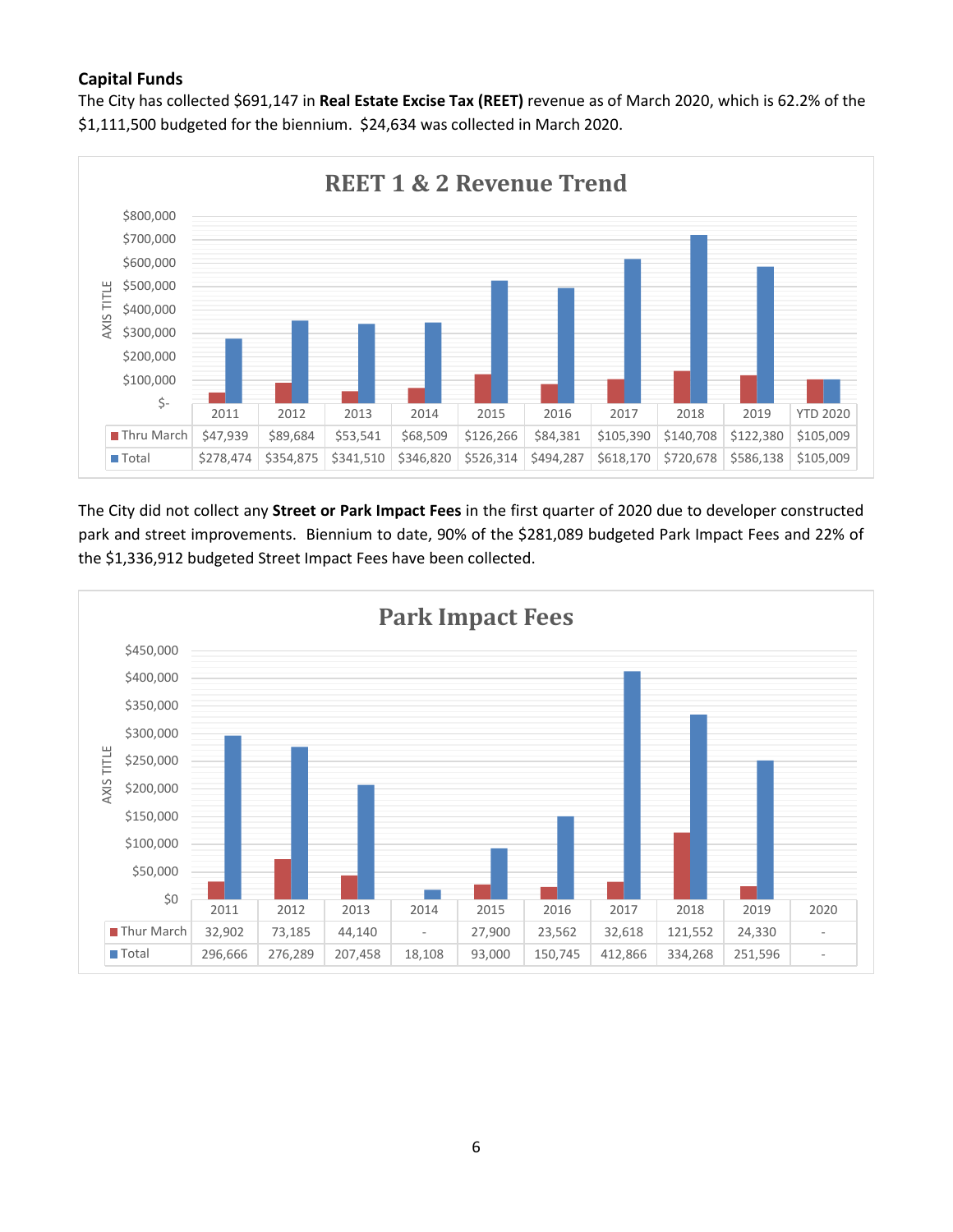

## **Utility Funds**

Revenue from utility billing is reported on an accrual basis until the year end, when an adjusting entry is made to remove revenue that has been billed in December but will be received in January.

- 58.5%, or \$2,726,360, of budgeted **Water Fund** operating revenue was billed by the end of March 2020, and 57.2%, or \$2,516,671, of budgeted expenditures was spent.
- 68.7%, or \$3,441,546, of budgeted **Sewer Fund** operating revenue was billed by the end of March 2020, and 57.4%, or \$2,952,315, of budgeted expenditures was spent.
- 69.9%, or \$1,088,554, of budgeted **Storm Drainage Fund** operating revenue was billed by the end of March 2020, and 60.6%, or \$925,535, of budgeted expenditures was spent.

### **Utility Fund Budget to Actual Revenues and Expenditures**

|                            |               |             |             |               | <b>Thru</b> | <b>Thru</b> |            |
|----------------------------|---------------|-------------|-------------|---------------|-------------|-------------|------------|
|                            |               |             |             | $\frac{1}{2}$ | March       | March       |            |
|                            | <b>Budget</b> | Actual      | Remaining   | Collected     | 2019        | 2020        | $% \Delta$ |
| <b>Water Fund</b>          |               |             |             |               |             |             |            |
| Revenue                    | \$4,661,304   | \$2.726.360 | \$1.934.944 | 58.5%         | \$577,387   | \$618.704   | 7%         |
| Expenditures               | \$4,400.657   | \$2.516.671 | \$1.883.986 | 57.2%         | \$419.425   | \$368,938   | $-12%$     |
| <b>Sewer Fund</b>          |               |             |             |               |             |             |            |
| Revenue                    | \$5.010.894   | \$3,441.546 | \$1.569.348 | 68.7%         | \$835,366   | \$875.241   | 5%         |
| Expenditures               | \$5.140.196   | \$2,952,315 | \$2.187.881 | 57.4%         | \$565.039   | \$443.677   | $-21%$     |
| <b>Storm Drainage Fund</b> |               |             |             |               |             |             |            |
| Revenue                    | \$1,557,860   | \$1,088,554 | \$469,306   | 69.9%         | \$258.310   | \$275.004   | 6%         |
| Expenditures               | \$1,527,970   | \$925.535   | \$602,435   | 60.6%         | \$196.910   | \$159.960   | $-19%$     |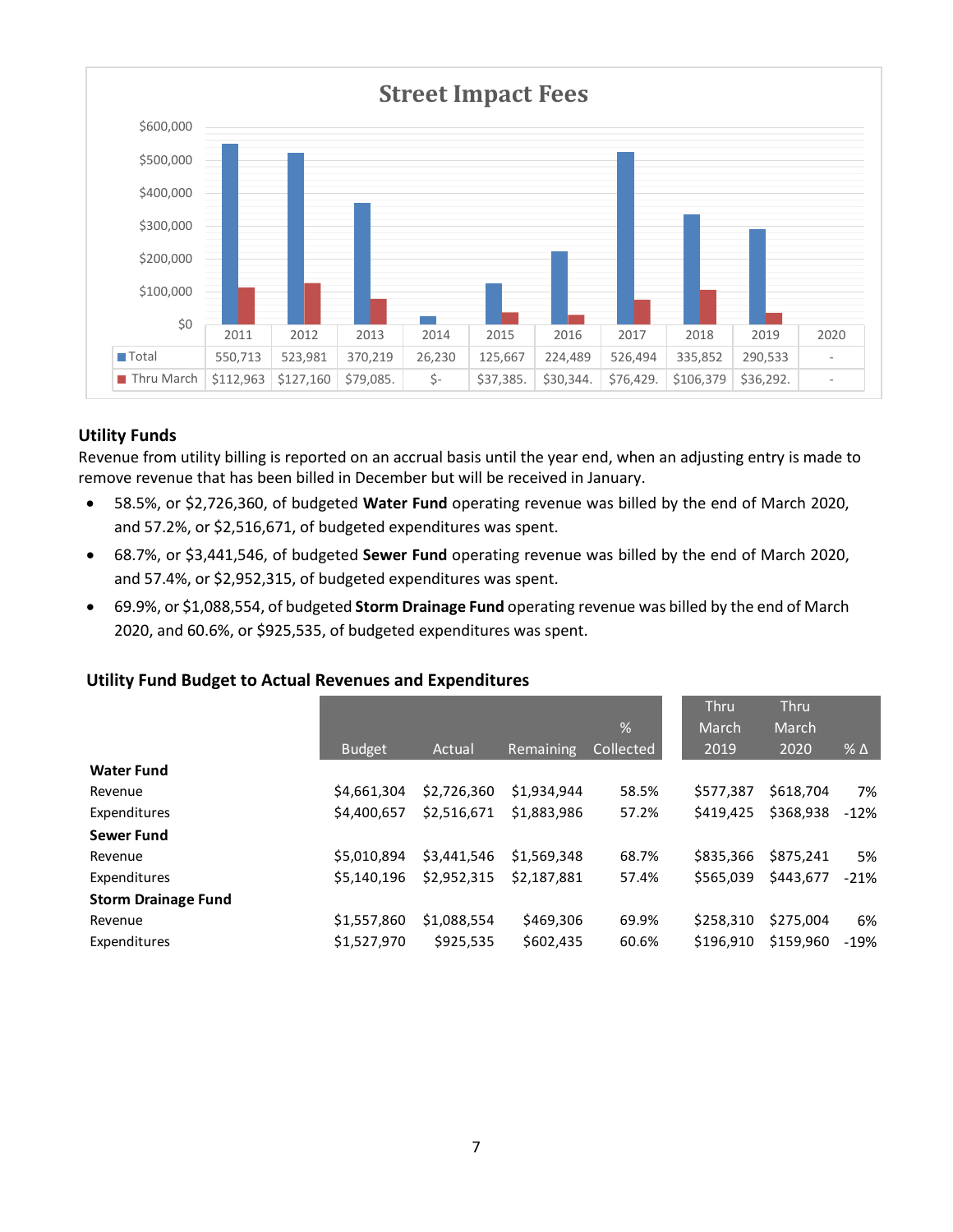## **Ending Fund Balance**

At the end of March 2020, the City had an ending fund balance of \$20,160,159, which is \$3,677,936 more than the beginning biennial fund balance, as shown in the table below, and \$1,909,791 higher than budgeted. Budget to actual expenditures and revenues for each fund can be found on the following two pages.

## **CITY OF DUVALL**

## **2019-2020 REVENUE AND EXPENDITURE SUMMARY**

|      | Biennium to Date as of March 31, 2020  |                     |                 |                       |                     |                   |            |                     |  |  |  |  |  |  |
|------|----------------------------------------|---------------------|-----------------|-----------------------|---------------------|-------------------|------------|---------------------|--|--|--|--|--|--|
|      |                                        | <b>Beginning</b>    |                 |                       | <b>Ending</b>       |                   |            |                     |  |  |  |  |  |  |
| Fund | <b>Description</b>                     | <b>Fund Balance</b> | <b>Revenues</b> | <b>Expenditures</b>   | <b>Fund Balance</b> | <b>Net Change</b> |            |                     |  |  |  |  |  |  |
| 001  | <b>General Fund</b>                    | \$<br>2,132,480 \$  | 6,791,497       | \$.<br>$6,644,422$ \$ | $2,279,555$ \$      | 147,075           | 315,863    | General             |  |  |  |  |  |  |
| 002  | <b>Contingency Fund</b>                | 231,954             | 168,788         |                       | 400,741             | 168,788           |            | Fund                |  |  |  |  |  |  |
| 101  | <b>Street Fund</b>                     | 177,846             | 947,549         | 1,126,999             | (1,604)             | (179, 450)        |            | Special             |  |  |  |  |  |  |
| 106  | <b>Big Rock Ball Park Maintenance</b>  | 35,150              | 185,077         | 144,779               | 75,448              | 40,298            | (138, 122) | Revenue             |  |  |  |  |  |  |
| 107  | <b>Sensitive Areas Mitigation Fund</b> | 39,407              | 1,029           |                       | 40,437              | 1,029             |            | <b>Funds</b>        |  |  |  |  |  |  |
| 206  | 2016 LTGO - Main St Debt Svc           | 19,866              | 589,558         | 475,520               | 133,904             | 114,038           |            | 114,038 Debt Svc Fd |  |  |  |  |  |  |
| 304  | <b>Real Estate Excise Tax Fund 1</b>   | 990,664             | 375,184         | 103,577               | 1,262,271           | 271,607           |            |                     |  |  |  |  |  |  |
| 305  | <b>Real Estate Excise Tax Fund 2</b>   | 810,389             | 370,326         | 111,104               | 1,069,611           | 259,222           |            | Capital             |  |  |  |  |  |  |
| 306  | <b>Main Street Improvement</b>         | 1,188,870           | 30,431          | 59,079                | 1,160,222           | (28, 648)         | 1,403,767  | Project             |  |  |  |  |  |  |
| 307  | <b>Street CIP Fund</b>                 | 589,810             | 709,186         | 136,427               | 1,162,568           | 572,759           |            | Funds               |  |  |  |  |  |  |
| 308  | <b>Parks CIP Fund</b>                  | 690,840             | 486,501         | 157,674               | 1,019,667           | 328,827           |            |                     |  |  |  |  |  |  |
| 401  | <b>Water Fund</b>                      | 3,314,348           | 2,726,360       | 2,533,258             | 3,507,451           | 193,102           |            |                     |  |  |  |  |  |  |
| 402  | <b>Sewer Fund</b>                      | 2,462,035           | 3,441,546       | 2,976,381             | 2,927,200           | 465,165           |            |                     |  |  |  |  |  |  |
| 404  | <b>Storm Drainage Fund</b>             | 775,113             | 1,088,554       | 936,380               | 927,287             | 152,175           |            |                     |  |  |  |  |  |  |
| 407  | <b>Water CIP Fund</b>                  | 1,315,436           | 630,051         | 176,938               | 1,768,550           | 453,114           | 1,915,587  | Proprietary         |  |  |  |  |  |  |
| 408  | <b>Sewer CIP Fund</b>                  | 502,693             | 769,656         | 345,626               | 926,724             | 424,031           |            | <b>Funds</b>        |  |  |  |  |  |  |
| 409  | <b>Storm Drainage CIP Fund</b>         | 113,978             | 223,210         | 2,420                 | 334,768             | 220,790           |            |                     |  |  |  |  |  |  |
| 410  | <b>Bond Redemption Fund</b>            | 19,940              | 905             |                       | 20,844              | 905               |            |                     |  |  |  |  |  |  |
| 411  | <b>Bond Reserve Fund</b>               | 267,873             | 6,706           | 400                   | 274,180             | 6,306             |            |                     |  |  |  |  |  |  |
| 501  | <b>Equipment Fund</b>                  | 464,099             | 432,137         | 454,389               | 441,847             | (22, 252)         |            | Internal            |  |  |  |  |  |  |
| 502  | <b>IT Fund</b>                         | 190,939             | 358,537         | 295,647               | 253,828             | 62,889            | 66,803     | Service             |  |  |  |  |  |  |
| 503  | <b>Building Maintenance Fund</b>       | 148,495             | 170,310         | 144,144               | 174,661             | 26,166            |            | Funds               |  |  |  |  |  |  |
|      | <b>TOTAL</b>                           | 16,482,223 \$       | 20,503,098      | $16,825,162$ \$       | 20,160,159 \$       | 3,677,936         |            |                     |  |  |  |  |  |  |
|      |                                        |                     |                 |                       |                     |                   |            |                     |  |  |  |  |  |  |

 $\frac{1}{\sqrt{5}}$  36,985,322 = \$ 36,985,322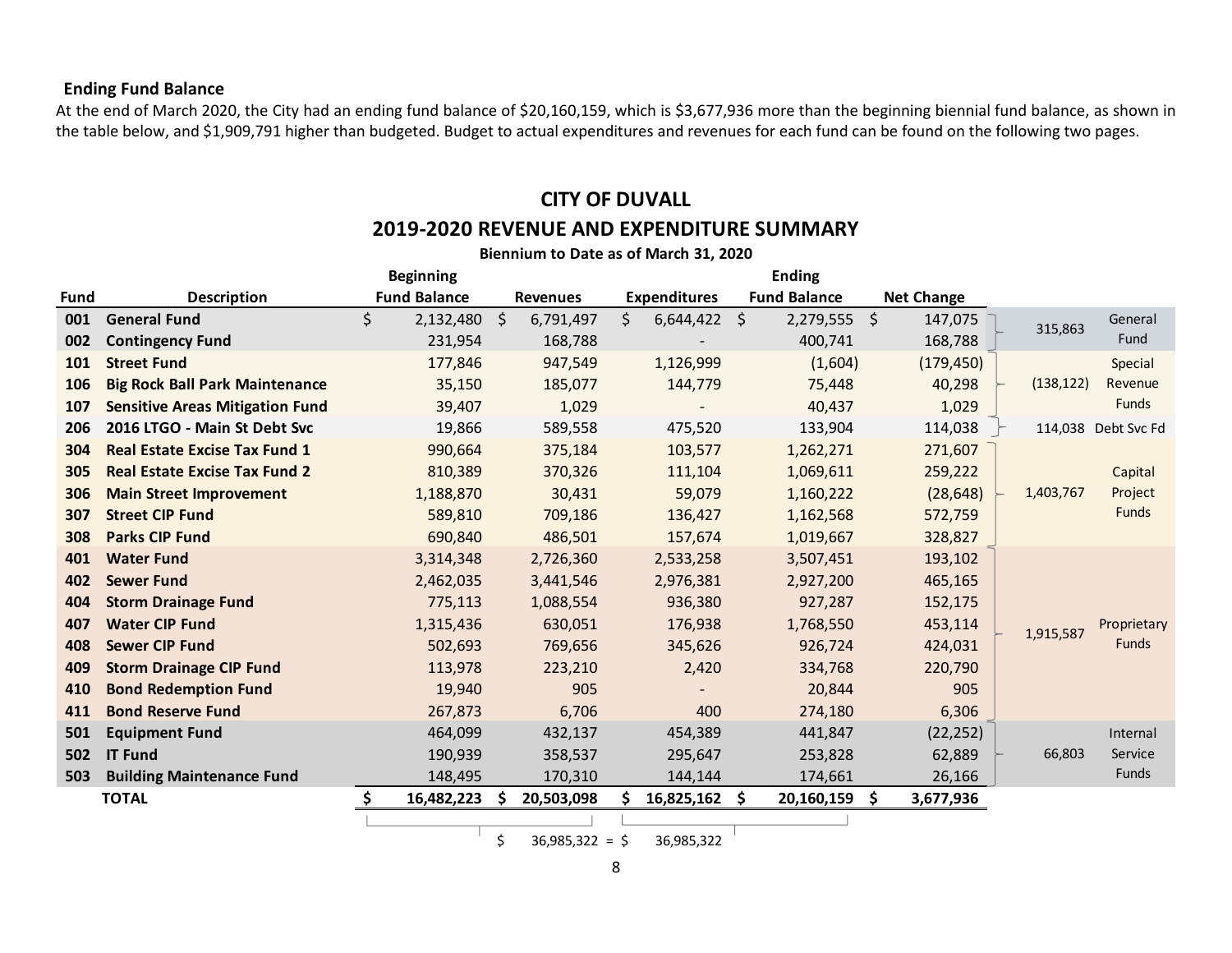# **CITY OF DUVALL**

## **2019-2020 BUDGET vs ACTUAL - REVENUES**

**Biennium to date as of 03/31/2020**

|             |                                        |                  |                   |     | <b>BTD</b>        | BTD <sub>%</sub> | <b>Thru March</b> | <b>Thru March</b> |        |
|-------------|----------------------------------------|------------------|-------------------|-----|-------------------|------------------|-------------------|-------------------|--------|
| <b>Fund</b> | <b>Description</b>                     | <b>Budget</b>    | <b>BTD Actual</b> |     | <b>Difference</b> | <b>Collected</b> | 2019              | 2020              | % Δ    |
| 001         | <b>General Fund</b>                    | Ś.<br>11,308,519 | \$<br>6,791,497   | \$  | 4,517,022         | 60%              | \$1,007,916       | \$1,125,913       | 12%    |
| 002         | <b>Contingency Fund</b>                | 262,860          | 168,788           |     | 94,072            | 64%              | 33,369            | 34,389            | 3%     |
| 101         | <b>Street Fund</b>                     | 1,688,459        | 947,549           |     | 740,910           | 56%              | 72,701            | 88,784            | 22%    |
| 106         | <b>Big Rock Ball Park Maintenance</b>  | 368,474          | 185,077           |     | 183,397           | 50%              | 16,951            | 24,079            | 42%    |
| 107         | <b>Sensitive Areas Mitigation Fund</b> | 971              | 1,029             |     | (58)              | 106%             | 194               | 246               | 27%    |
| 206         | 2016 LTGO - Main St Debt Svc           | 940,963          | 589,558           |     | 351,405           | 63%              | 117,620           | 117,620           |        |
| 304         | <b>Real Estate Excise Tax Fund 1</b>   | 577,910          | 375,184           |     | 202,726           | 65%              | 66,244            | 60,214            | -9%    |
| 305         | <b>Real Estate Excise Tax Fund 2</b>   | 573,370          | 370,326           |     | 203,044           | 65%              | 65,359            | 59,041            | $-10%$ |
| 306         | <b>Main Street Improvement</b>         | 29,227           | 30,431            |     | (1,204)           | 104%             | 5,824             | 7,089             | 22%    |
| 307         | <b>Street CIP Fund</b>                 | 1,352,867        | 709,186           |     | 643,681           | 52%              | 132,884           | 18,351            | $-86%$ |
| 308         | <b>Parks CIP Fund</b>                  | 465,441          | 486,501           |     | (21,060)          | 105%             | 27,230            | 6,210             | $-77%$ |
| 401         | <b>Water Fund</b>                      | 4,661,304        | 2,726,360         |     | 1,934,944         | 58%              | 577,387           | 618,704           | 7%     |
| 402         | <b>Sewer Fund</b>                      | 5,010,894        | 3,441,546         |     | 1,569,348         | 69%              | 835,366           | 875,241           | 5%     |
| 404         | <b>Storm Drainage Fund</b>             | 1,557,860        | 1,088,554         |     | 469,306           | 70%              | 258,310           | 275,004           | 6%     |
| 407         | <b>Water CIP Fund</b>                  | 985,981          | 630,051           |     | 355,930           | 64%              | 75,100            | 153,414           | 104%   |
| 408         | <b>Sewer CIP Fund</b>                  | 1,206,629        | 769,656           |     | 436,973           | 64%              | 50,397            | 181,405           | 260%   |
| 409         | <b>Storm Drainage CIP Fund</b>         | 261,235          | 223,210           |     | 38,025            | 85%              | 6,159             | 22,794            | 270%   |
| 410         | <b>Bond Redemption Fund</b>            | 2,216            | 905               |     | 1,311             | 41%              | 200               | 106               | $-47%$ |
| 411         | <b>Bond Reserve Fund</b>               | 6,599            | 6,706             |     | (107)             | 102%             | 1,316             | 1,388             | 6%     |
| 501         | <b>Equipment Fund</b>                  | 377,465          | 432,137           |     | (54, 672)         | 114%             | 60,677            | 49,340            | $-19%$ |
| 502         | <b>IT Fund</b>                         | 568,785          | 358,537           |     | 210,248           | 63%              | 71,668            | 71,858            | 0%     |
| 503         | <b>Building Maintenance Fund</b>       | 268,881          | 170,310           |     | 98,571            | 63%              | 24,622            | 34,185            | 39%    |
|             | <b>TOTAL</b>                           | 32,476,910       | \$20,503,098      | \$. | 11,973,812        | 63%              | \$3,507,493       | \$3,825,378       | 9%     |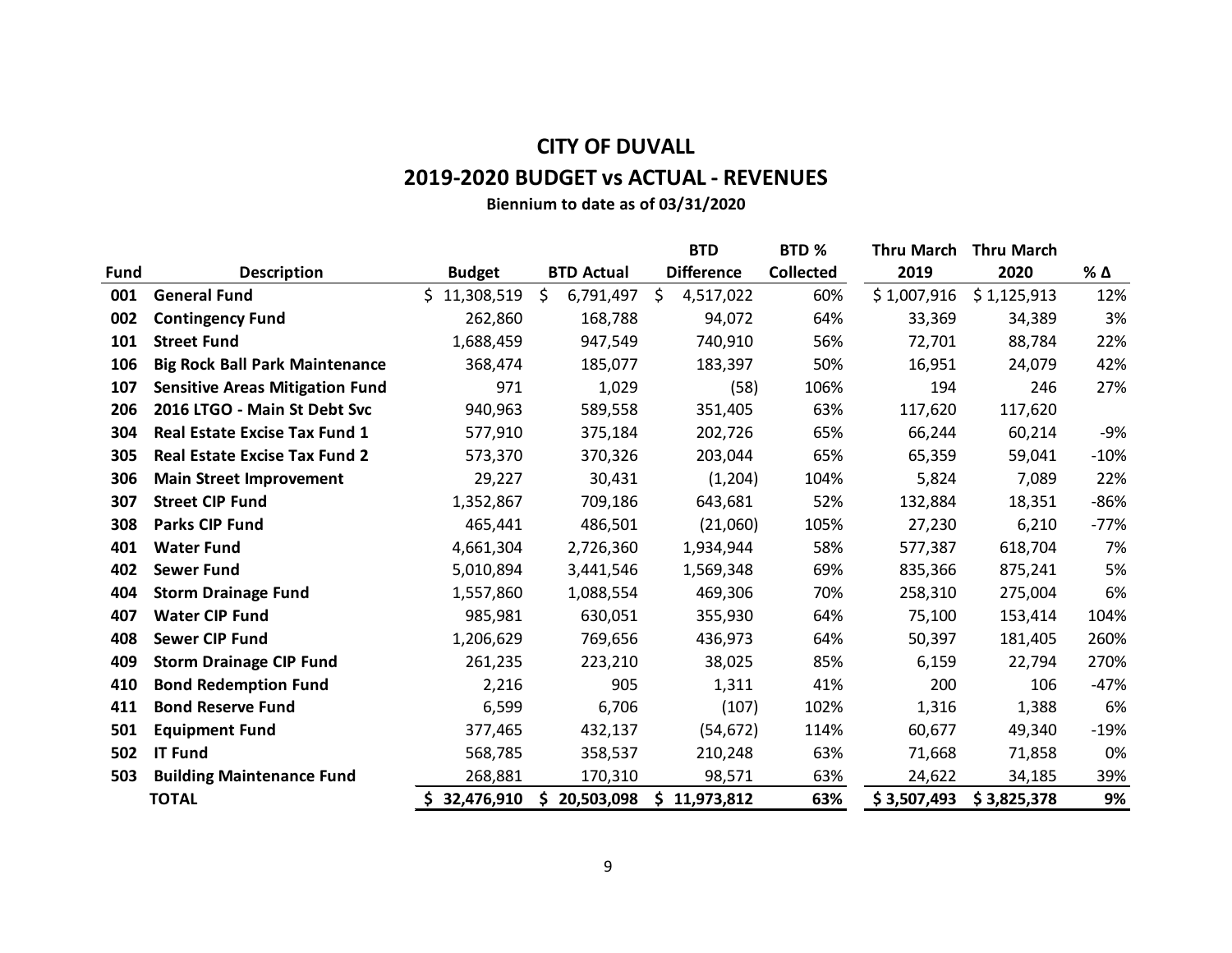# **CITY OF DUVALL 2019-2020 BUDGET vs ACTUAL - EXPENDITURES**

## **Biennium to date as of 03/31/2020**

|             |                                        |                     |                   |                       | BTD % | <b>Thru March</b> | <b>Thru March</b> |         |
|-------------|----------------------------------------|---------------------|-------------------|-----------------------|-------|-------------------|-------------------|---------|
| <b>Fund</b> | <b>Description</b>                     | <b>Budget</b>       | <b>BTD Actual</b> | <b>BTD Difference</b> | Spent | 2019              | 2020              | % Δ     |
| 001         | <b>General Fund</b>                    | \$11,488,976        | Ś.<br>6,644,422   | \$<br>4,844,554       | 58%   | 1,367,640         | 1,315,391         | $-4%$   |
| 002         | <b>Contingency Fund</b>                |                     |                   |                       |       |                   |                   |         |
| 101         | <b>Street Fund</b>                     | 1,740,811           | 1,126,999         | 613,812               | 65%   | 144,174           | 240,483           | 67%     |
| 106         | <b>Big Rock Ball Park Maintenance</b>  | 260,999             | 144,779           | 116,220               | 55%   | 22,856            | 28,755            | 26%     |
| 107         | <b>Sensitive Areas Mitigation Fund</b> | 31,200              |                   | 31,200                | 0%    |                   |                   |         |
| 206         | 2016 LTGO - Main St Debt Svc           | 940,963             | 475,520           | 465,443               | 51%   |                   |                   |         |
| 304         | <b>Real Estate Excise Tax Fund 1</b>   | 162,994             | 103,577           | 59,417                | 64%   | 22,080            | 20,374            | $-8%$   |
| 305         | <b>Real Estate Excise Tax Fund 2</b>   | 172,994             | 111,104           | 61,890                | 64%   | 27,237            | 20,490            | $-25%$  |
| 306         | <b>Main Street Improvement</b>         | 207,000             | 59,079            | 147,921               | 29%   | 5,734             | 4,891             | $-15%$  |
| 307         | <b>Street CIP Fund</b>                 | 242,994             | 136,427           | 106,567               | 56%   | 28,296            | 44,582            | 58%     |
| 308         | <b>Parks CIP Fund</b>                  | 170,516             | 157,674           | 12,841                | 92%   | 118,890           |                   | $-100%$ |
| 401         | <b>Water Fund</b>                      | 4,400,657           | 2,533,258         | 1,867,400             | 58%   | 419,425           | 385,526           | $-8%$   |
| 402         | <b>Sewer Fund</b>                      | 5,140,196           | 2,976,381         | 2,163,815             | 58%   | 565,039           | 467,743           | $-17%$  |
| 404         | <b>Storm Drainage Fund</b>             | 1,527,970           | 936,380           | 591,590               | 61%   | 196,910           | 170,804           | $-13%$  |
| 407         | <b>Water CIP Fund</b>                  | 1,558,450           | 176,938           | 1,381,512             | 11%   | 49,707            | 32,933            | $-34%$  |
| 408         | <b>Sewer CIP Fund</b>                  | 1,346,352           | 345,626           | 1,000,727             | 26%   | 347               | 2,648             | 663%    |
| 409         | <b>Storm Drainage CIP Fund</b>         |                     | 2,420             | (2,420)               |       | 30                | 311               | 944%    |
| 410         | <b>Bond Redemption Fund</b>            | 1,500               |                   | 1,500                 | 0%    |                   |                   |         |
| 411         | <b>Bond Reserve Fund</b>               | 800                 | 400               | 400                   | 50%   | 100               |                   |         |
| 501         | <b>Equipment Fund</b>                  | 537,722             | 454,389           | 83,333                | 85%   | 16,093            | 48,720            | 203%    |
| 502         | <b>IT Fund</b>                         | 534,544             | 295,647           | 238,897               | 55%   | 25,663            | 44,062            | 72%     |
| 503         | <b>Building Maintenance Fund</b>       | 241,128             | 144,144           | 96,984                | 60%   | 20,884            | 15,097            | $-28%$  |
|             |                                        | TOTAL \$ 30,708,766 | \$16,825,162      | 13,883,603<br>S       | 55%   | \$3,031,104       | \$2,842,809       | $-6.2%$ |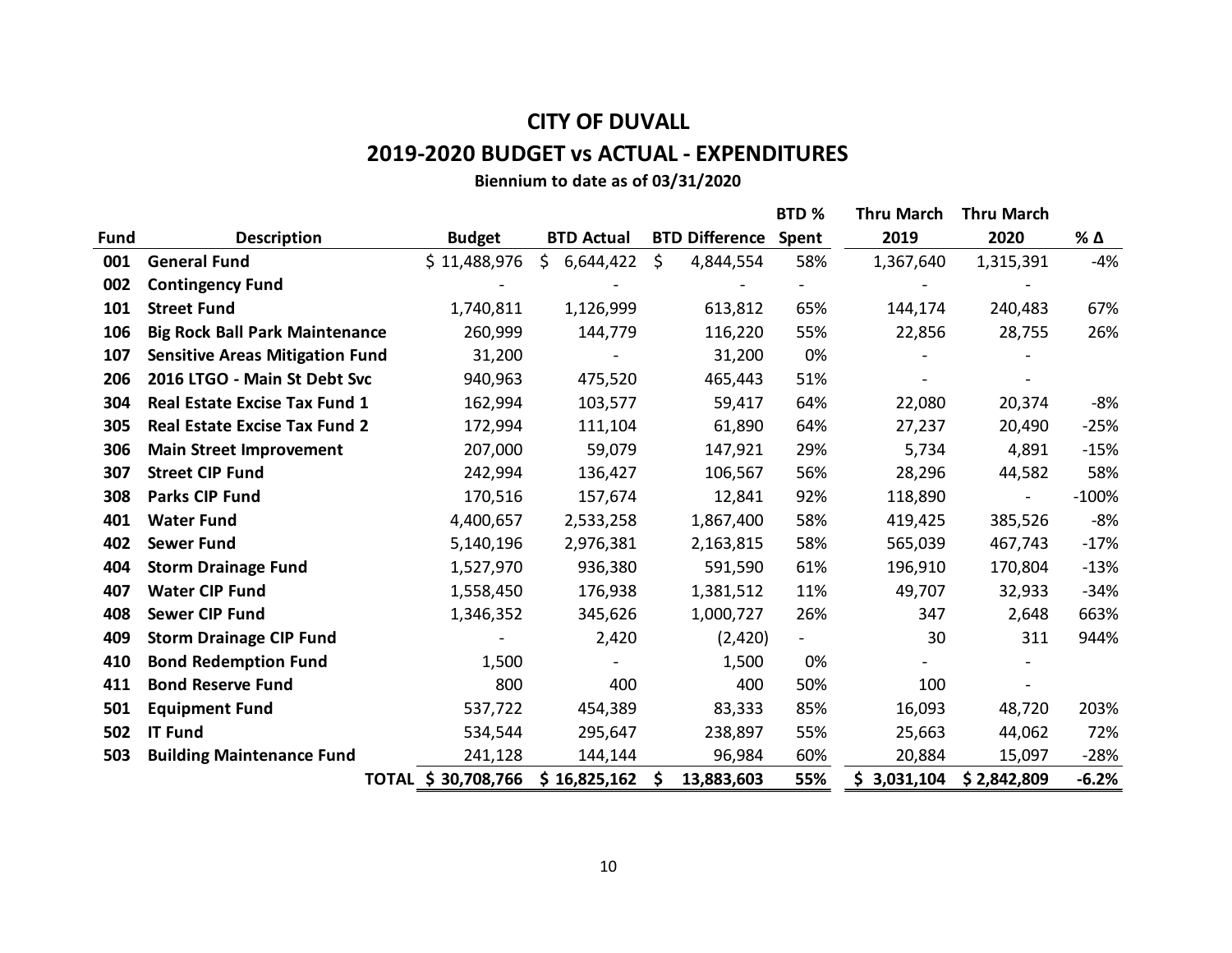## **CITY OF DUVALL Debt Service as of 03/31/2020**

| <b>Remaining 2020 Funding Source(s)</b><br><b>2017 General Obligation Bonds</b> |                         |                  |                 |              |                          |                                              |               |                                         |                                |
|---------------------------------------------------------------------------------|-------------------------|------------------|-----------------|--------------|--------------------------|----------------------------------------------|---------------|-----------------------------------------|--------------------------------|
|                                                                                 | Date of<br><b>Final</b> |                  |                 |              | <b>Remaining</b><br>2020 | <b>Property Tax</b>                          |               |                                         | <b>Street</b><br><b>Impact</b> |
| <b>Description</b>                                                              | <b>Payment</b>          | <b>Principal</b> | Interest        | <b>Total</b> | <b>Payment</b>           | Levy                                         | <b>REET I</b> | <b>REET II</b>                          | <b>Fees</b>                    |
| <b>Big Rock Ball Field</b>                                                      | 12/1/2025               | \$1,250,000      | \$111,428       | \$1,361,428  | \$226,125                | \$225,991                                    |               |                                         |                                |
| Main Street Project                                                             | 12/1/2031               | \$2,500,000      | \$423,674       | \$2,923,674  | \$242,250                |                                              | \$81,497      | \$81,497                                | \$81,497                       |
|                                                                                 |                         |                  |                 |              |                          |                                              |               |                                         |                                |
| <b>State of WA Local Program</b>                                                |                         |                  |                 |              |                          |                                              |               | <b>Remaining 2020 Funding Source(s)</b> |                                |
|                                                                                 |                         |                  |                 |              |                          |                                              |               |                                         |                                |
|                                                                                 | Date of<br><b>Final</b> |                  |                 |              | <b>Remaining</b><br>2020 | <b>Internal Service</b><br><b>Charges to</b> |               |                                         |                                |
| <b>Description</b>                                                              | <b>Payment</b>          | <b>Principal</b> | <b>Interest</b> | <b>Total</b> | Payment                  | <b>Fund 501</b>                              |               |                                         |                                |
| Dump Truck Purchase                                                             | 6/1/2029                | \$139,824        | \$38,536        | \$178,360    | \$14,984                 | \$14,984                                     |               |                                         |                                |
|                                                                                 |                         |                  |                 |              |                          |                                              |               |                                         |                                |
| <b>Utility Revenue Debt</b>                                                     |                         |                  |                 |              |                          |                                              |               | <b>Remaining 2020 Funding Source(s)</b> |                                |
|                                                                                 |                         |                  |                 |              |                          |                                              |               |                                         |                                |
|                                                                                 | Date of                 |                  |                 |              | <b>Remaining</b>         |                                              |               |                                         |                                |
|                                                                                 | <b>Final</b>            |                  |                 |              | 2020                     | <b>Sewer General</b>                         |               |                                         |                                |
| <b>Utility Revenue Debt</b>                                                     | <b>Payment</b>          | <b>Principal</b> | <b>Interest</b> | <b>Total</b> | <b>Payment</b>           | <b>Facility Charges</b>                      |               |                                         |                                |
| <b>SRF WWTP Construction Loan</b>                                               | 6/30/2025               | \$1,812,721      | \$27,333        | \$1,840,054  | \$334,555                | Ś.<br>334,555                                |               |                                         |                                |

The City's long-term debt outstanding balances are shown in the table above. Limited-Term General Obligation (LTGO) Bonds interest payments are due twice annually, on the 1st of June and December, and the principal amount is due once a year on December 1. The City will pay \$226,125 in debt payments related to the Big Rock Ball Field and \$242,250 in payments related to the Main Street Project in 2020.

In November of 2019, the City took out a State of Washington Local Program loan in 2019 to purchase a dump truck. Interest payments are due twice annually on June 1 and December 1, and a principal payment is due annually on June 1. The City will make \$14,984 in debt payments for its dump truck loan in 2020.

Both principal and interest payments for the Wastewater Treatment Plant (WWTP) construction loan are due twice annually, on June 30 and December 30. The City will pay \$334,555 in payments related to its WWTP loan in 2020.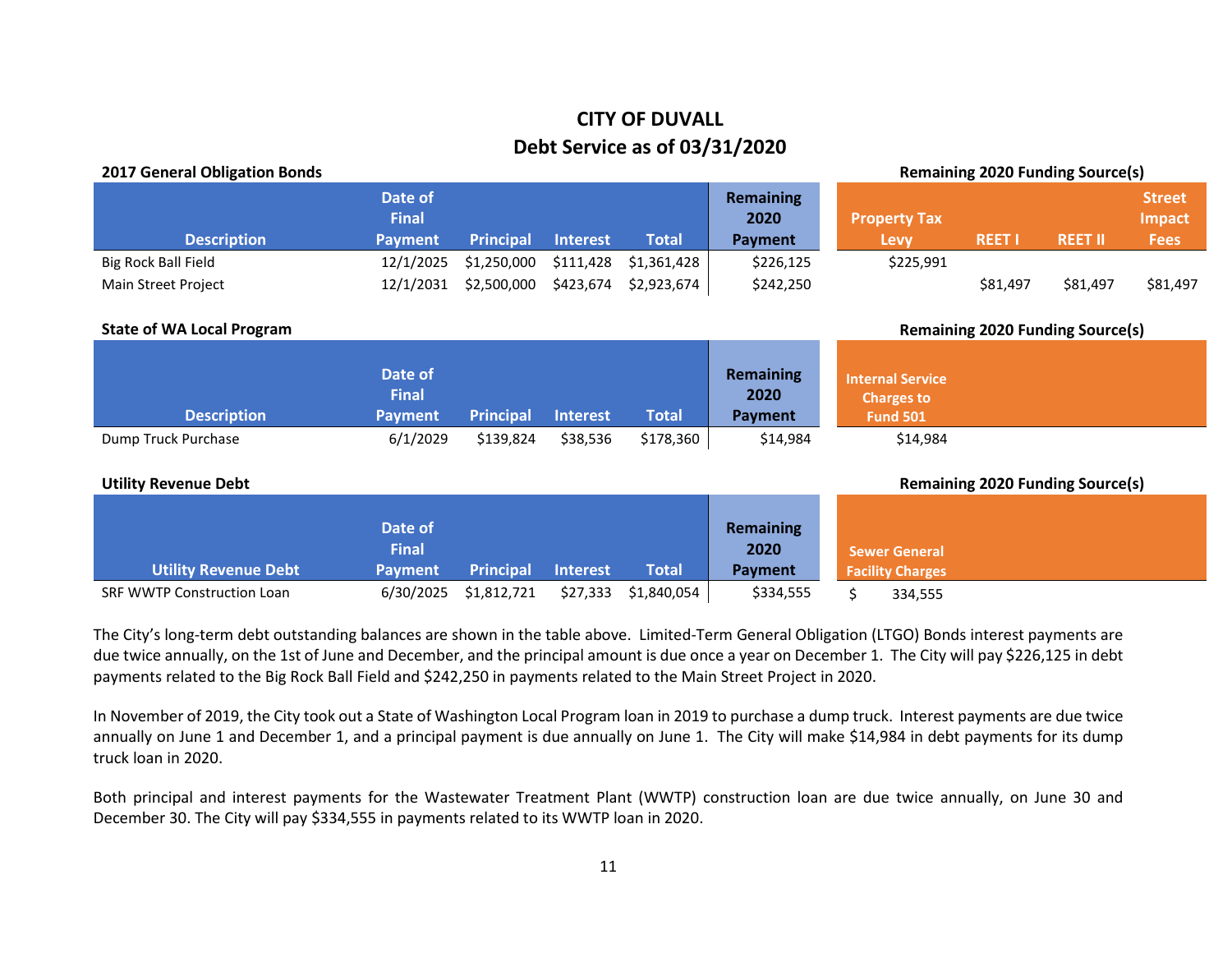### **Reserve Balance Requirements**

| <b>Fund Description</b><br>Fund # |                                   | <b>Budgeted</b> |           | <b>Required</b> | <b>Notes</b> |                                              |
|-----------------------------------|-----------------------------------|-----------------|-----------|-----------------|--------------|----------------------------------------------|
| 001                               | General Fund                      | \$              | 832,615   | S.              | 893,103      | 17% per Resolution 04-04 Internally          |
| 001                               | Disaster Relief                   |                 | 25,000    |                 | 25.000       | <b>Established by City Council</b>           |
| 001                               | <b>Internal Restricted- Other</b> |                 | 22,408    |                 |              | 22,412 Drug Enforcement & Art                |
| 001                               | <b>Future City Facility</b>       |                 | 400,000   |                 | 400.000      |                                              |
|                                   |                                   |                 |           |                 |              | <b>Maximum</b> allowed is 37.5% of Assessed  |
| 002                               | Contingency                       |                 | 494,814   |                 | 549.930      | Value (AV) - \$1,466,479,816 in 2020         |
|                                   |                                   |                 |           |                 |              | Resolution 18-16 - 50% of ballfield          |
| 106                               | <b>Big Rock Ball Park Fund</b>    |                 | 126,000   |                 | 50.891       | revenue held for turf replacement            |
| 401                               | <b>Water Utility</b>              |                 | 749,132   |                 | 698.625      | Resolution 04-04. Increased by CPI-U         |
| 402                               | Sewer Utility                     |                 | 998,844   |                 |              | 987,263 Resolution 04-04. Increased by CPI-U |
| 402                               | Sewer Utility, DOE Loan           |                 | 335,000   |                 | 335,000      | <b>Annual Loan Amount</b>                    |
| 404                               | <b>Storm Drain</b>                |                 | 312,139   |                 |              | 305,749 Resolution 04-04. Increased by CPI-U |
| 501                               | Equipment Fund                    |                 | 200,000   |                 | 200,000      | Resolution 04-04 - flat amount in reserve    |
|                                   | Total Restricted Funds \$         |                 | 4,495,952 |                 | \$4,467,973  |                                              |

Reserve balance requirements are shown in the table above. Amounts budgeted are for the two-year biennium, amounts required are for 2020. All 2020 required reserve balances are being met.

In accordance with the requirements of Governmental Accounting Standards Board Statement No.54, Fund Balance Reporting and Governmental Fund Type Definitions, some internally designated reserves (including the 17% reserve established by Resolution 04-04) will be reported as unreserved in the annual financial statements.

## **City of Duvall Investments**

At the end of the first quarter of 2020, the City held the following investments:

### **City Investments as of March 31, 2020**

| <b>Description</b>                                   | <b>Amount</b> | <b>March</b><br><b>Interest Rate</b> | % of Total |
|------------------------------------------------------|---------------|--------------------------------------|------------|
| <b>Bank of America Money Market</b>                  | \$118,549     | 0.02%                                | 1%         |
| <b>State Local Government Investment Pool (LGIP)</b> | \$8,545,617   | 1.29%                                | 48%        |
| <b>Opus Bank - Public Interest Checking</b>          | \$4,979,095   | 1.83%                                | 28%        |
| <b>Government Securities</b>                         | \$4,297,703   | 1.6% -2.25%                          | 24%        |
| Total                                                | \$17,940,963  |                                      | 100.00%    |

Interest rates declined in the first quarter of 2020 and will continue to decline as the Federal Government cuts interest rates in hopes of stimulating the economy. LGIP interest rates fell from 1.77% to 1.29% from the 4<sup>th</sup> quarter of 2019 to the end of March 2020, while the City's public interest checking account with Opus Bank continued to earn at a rate of 1.83%. Since it is easy to move funds to checking from both accounts, the City will look at moving more funds from the LGIP to its Opus account in April.